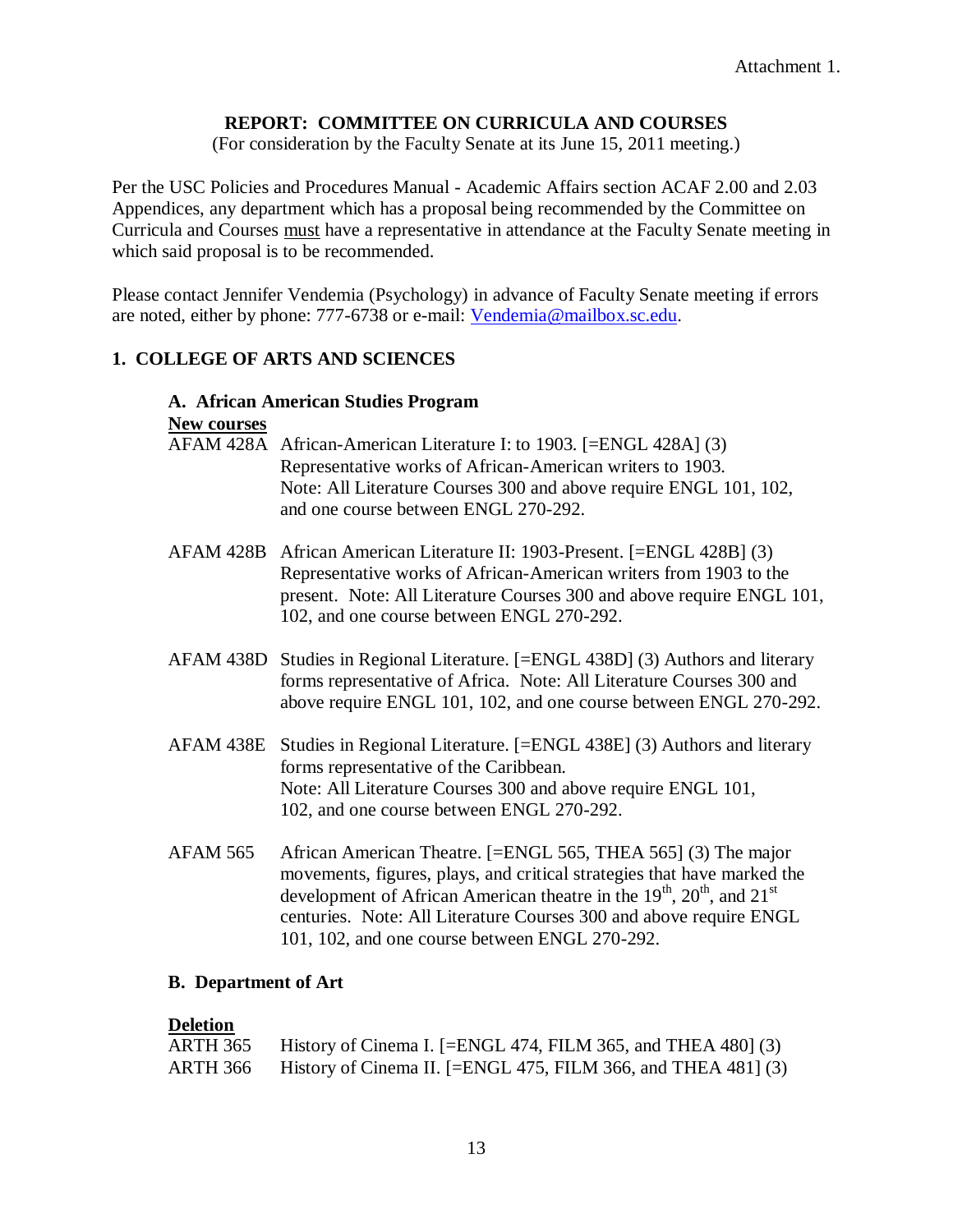#### **C. Department of English Language and Literature Addition of cross-listing**

|     | rigatuon of cross msting |                                                                              |
|-----|--------------------------|------------------------------------------------------------------------------|
|     |                          | From: ENGL 428A African-American Literature I: to 1903. (3)                  |
| To: |                          | ENGL 428A African-American Literature I: to 1903 [=AFAM 428A] (3)            |
|     |                          | From: ENGL 428B African-American Literature II: 1903-Present. (3)            |
|     |                          | To: ENGL 428B African-American Literature II: 1903-Present. [=AFAM 428B] (3) |
|     |                          | From: ENGL 438D Studies in Regional Literature. (3)                          |
|     |                          | To: ENGL 438D Studies in Regional Literature. [=AFAM 438D] (3)               |
|     |                          | From: ENGL 438E Studies in Regional Literature. (3)                          |
|     | To: ENGL 438E            | Studies in Regional Literature. [=AFAM 438E] (3)                             |
|     | From: ENGL 565           | African American Theatre. [=THEA 565] (3)                                    |
| To: | <b>ENGL 565</b>          | African American Theatre. [=AFAM 565, THEA 565] (3)                          |

#### **Deletion**

| ENGL 474 History of Cinema I. $[=ARTH 365, FILM 365,$ and THEA 480 $]$ (3) |
|----------------------------------------------------------------------------|
| ENGL 475 History of Cinema II. [=ARTH 366, FILM 366, and THEA 481] $(3)$   |

### **D. Film and Media Studies Program**

#### **Deletion**

| FILM 365 | History of Cinema I. $[=ARTH 365, ENGL 474,$ and THEA 480 $]$ (3) |
|----------|-------------------------------------------------------------------|
| FILM 366 | History of Cinema II. [ $=$ ARTH 366, ENGL 475, and THEA 481] (3) |

# **E. Department of Languages, Literatures, and Cultures**

#### **New courses**

| <b>JAPA 353</b> | Japanese Culture and Society through Animation. (3) Examination of    |
|-----------------|-----------------------------------------------------------------------|
|                 | Japanese culture and contemporary society through studying of popular |
|                 | animations. Taught in English.                                        |

PORT 299 Accelerated Portuguese for Speakers of Spanish. (3) Accelerated Portuguese for speakers of Spanish, taught through a communicative approach. Students will develop intermediate-level oral and written communication skills in Portuguese and increase knowledge about multiple aspects of Luso-Brazilian cultures. (Prereq: SPAN 309, advanced proficiency or equivalent in Spanish, or consent of instructor)

#### **F. Marine Science Program**

#### New course

MSCI 555 Conservation and Health in Marine Systems. [=ENHS 555] (3) Introduces the field of conservation and explores the intersection between conservation and environmental health with a particular focus on coastal and marine case studies.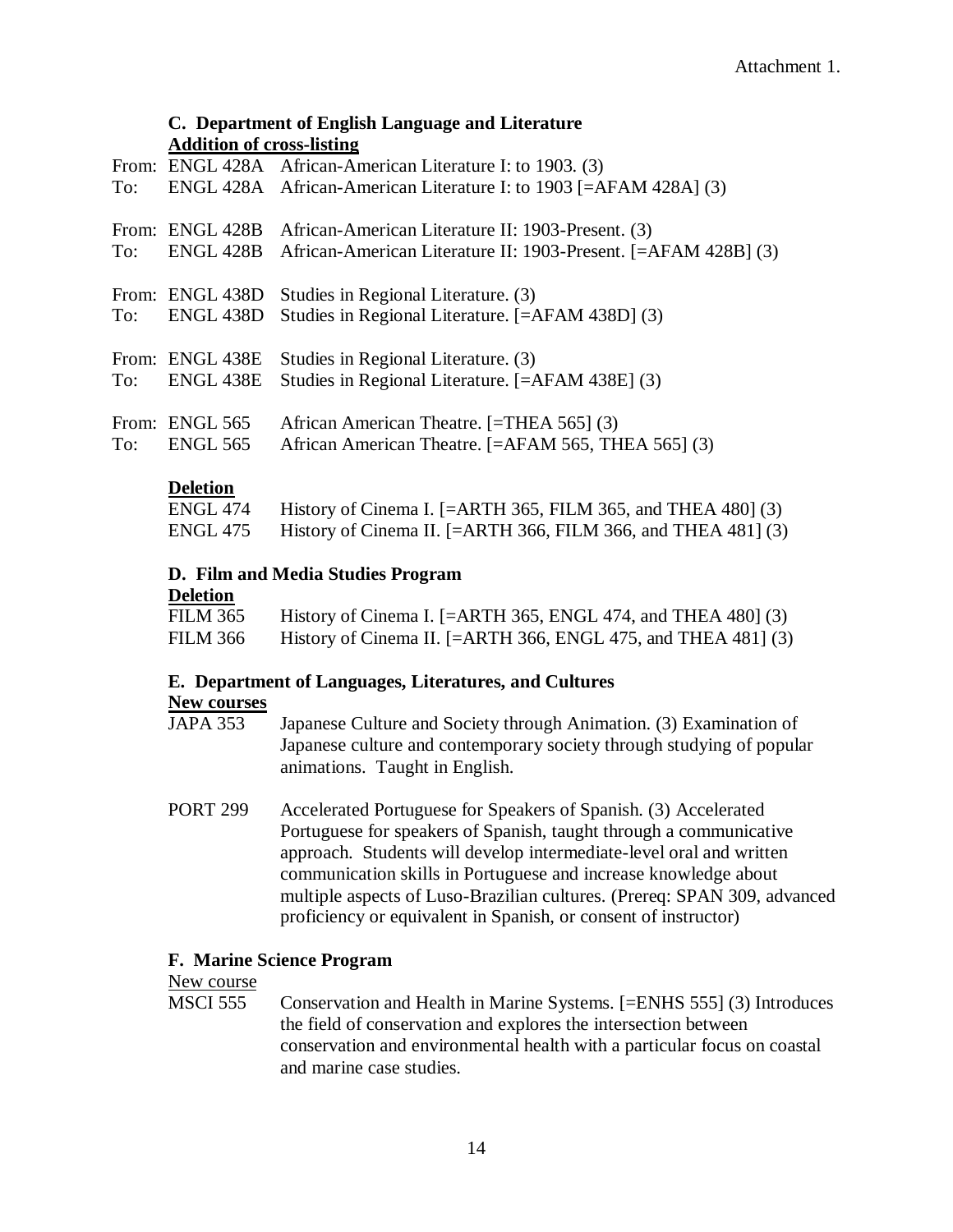# **G. Department of Theatre and Dance**

#### **Deletion**

|          | THEA 480 History of Cinema I. $[=ARTH 365, ENGL 474,$ and FILM 365] (3) |
|----------|-------------------------------------------------------------------------|
| THEA 481 | History of Cinema II. [=ARTH 366, ENGL 475, and FILM 366] $(3)$         |

### **Addition of cross-listing and note**

From: THEA 565 African American Theatre. [=ENGL 565] (3) To: THEA 565 African American Theatre. [=AFAM 565, ENGL 565] (3) Note: All Literature Courses 300 and above require ENGL 101, 102, and one course between ENGL 270-292.

**H. Women's and Gender Studies Program**

**Addition of Distance Education Delivery to existing course** WGST 541 Issues in Women's Health. [=NURS 541] (3)

# **2. COLLEGE OF EDUCATION**

#### **Department of Instruction and Teacher Education Change in curriculum. Website 2010-2011 Bulletin – BA in Early Childhood Education – progression requirements.**

| <b>Current</b>                                                                                     | <b>Proposed</b>                                                                                    |
|----------------------------------------------------------------------------------------------------|----------------------------------------------------------------------------------------------------|
| The Early Childhood Education Professional                                                         | The Early Childhood Education Professional                                                         |
| Program                                                                                            | Program                                                                                            |
| Upon completion of 60 semester hours of course<br>work, including courses specified by the program | Upon completion of 60 semester hours of course<br>work, including courses specified by the program |
| area, the candidate may apply for admission to the                                                 | area, the candidate may apply for admission to the                                                 |
| Professional Program in Early Childhood<br>Education.                                              | Professional Program in Early Childhood<br>Education.                                              |
| For admission to the professional program, the<br>candidate must:                                  | For admission to the professional program, the<br>candidate must:                                  |
| 1. meet the state basic skills testing requirement;                                                | 1. meet the state basic skills testing requirement;                                                |
| 2. pass the USC Education and Economic                                                             | 2. pass the USC Education and Economic                                                             |
| Development Act Assessment;                                                                        | Development Act Assessment;                                                                        |
| 3. achieve an overall GPA of 2.50 or higher;                                                       | 3. achieve an overall GPA of 2.50 or higher;                                                       |
| 4. achieve a GPA of 3.00 or higher and no grade                                                    | 4. achieve a GPA of 3.00 or higher and no grade                                                    |
| lower than C on education courses and field<br>experiences;                                        | lower than C on education courses and field<br>experiences;                                        |
| 5. earn a grade of C or better in specific course                                                  | 5. earn a grade of C or better in specific course                                                  |
| work as required by the program area;;                                                             | work as required by the program area;;                                                             |
| 6. provide a written endorsement for admission                                                     | 6. provide a written endorsement for admission                                                     |
| from an instructor in education;                                                                   | from an instructor in education;                                                                   |
| 7. provide a written endorsement from an educator                                                  | 7. provide a written endorsement from an educator                                                  |
| outside the University of South Carolina who has                                                   | outside the University of South Carolina who has                                                   |
| worked with the candidate in a practicum setting                                                   | worked with the candidate in a practicum setting                                                   |
| attesting to the candidate's character and                                                         | attesting to the candidate's character and                                                         |
| dispositions;                                                                                      | dispositions;                                                                                      |
| 8. submit satisfactory work samples as required by                                                 |                                                                                                    |
| the program area.                                                                                  | The Early Childhood Internship Admission                                                           |
|                                                                                                    | <b>Requirements</b>                                                                                |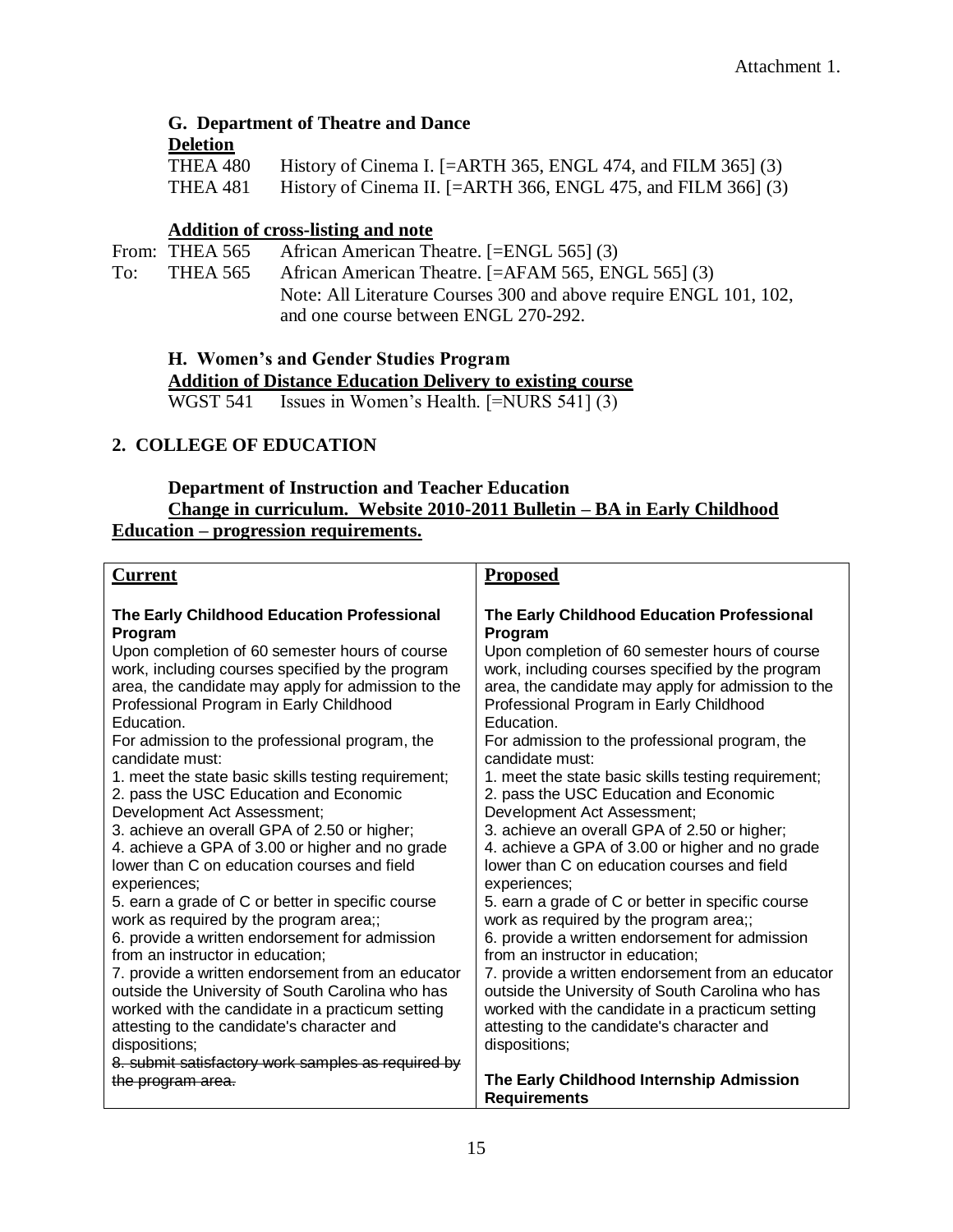| The Early Childhood Internship Admission            | For admission to the internship semesters, the      |
|-----------------------------------------------------|-----------------------------------------------------|
| <b>Requirements</b>                                 | candidate must:                                     |
| For admission to the internship semesters, the      | 1. be admitted to the professional program;         |
| candidate must:                                     | 2. achieve an overall GPA of 2.50 or higher;        |
| 1. be admitted to the professional program;         | 3. achieve a GPA of 3.00 or higher in all education |
| 2. achieve an overall GPA of 2.50 or higher;        | course work with no grade lower than C;             |
| 3. achieve a GPA of 3.00 or higher in all education | 4. achieve a grade of C or better in specified      |
| course work with no grade lower than C;             | course work as required by the program area and     |
| 4. achieve a grade of C or better in specified      | completed since entry into the professional         |
| course work as required by the program area and     | program;                                            |
| completed since entry into the professional         | 5. successfully complete criminal background        |
| program;                                            | check as required by the S.C. Department of         |
| 5. successfully complete criminal background        | Education by program deadline;                      |
| check as required by the S.C. Department of         | 6. earn a grade of B or better in either EDEC 342P  |
| Education by program deadline;                      | or EDEC 443 to meet the dispositions requirement    |
| 6. earn a grade of B or better in either EDEC 342P  | for admission to Internship II. An action plan is   |
| or EDEC 443 to meet the dispositions requirement    | required for students who make a grade of C or C+   |
| for admission to Internship II. An action plan is   | in either EDEC 342P or EDEC 443.                    |
| required for students who make a grade of C or C+   | 7. Submit satisfactory work sample as required      |
| in either EDEC 342P or EDEC 443.                    | by the program area.                                |

# **Change in in curriculum. Website 2010-2011 Bulletin – BA in Elementary Education – progression requirements.**

| <b>Current</b>                                        | <b>Proposed</b>                                       |
|-------------------------------------------------------|-------------------------------------------------------|
| <b>Elementary Education</b>                           | <b>Elementary Education</b>                           |
| The Department of Instruction and Teacher             | The Department of Instruction and Teacher             |
| Education offers a program leading to a B.A.          | Education offers a program leading to a B.A.          |
| degree in elementary education. Students              | degree in elementary education. Students              |
| successfully completing all degree and certification  | successfully completing all degree and certification  |
| requirements are eligible to apply for a professional | requirements are eligible to apply for a professional |
| credential to teach grades 2 through 6.               | credential to teach grades 2 through 6.               |
| <b>The Elementary Education Professional</b>          | <b>The Elementary Education Professional</b>          |
| Program                                               | Program                                               |
| Upon completion of 60 semester hours of course        | Upon completion of 60 semester hours of course        |
| work including courses specified by the program       | work including courses specified by the program       |
| area, the candidate may apply for admission to the    | area, the candidate may apply for admission to the    |
| Professional Program in Elementary Education.         | Professional Program in Elementary Education.         |
| For admission to the professional program, the        | For admission to the professional program, the        |
| candidate must:                                       | candidate must:                                       |
| 1. successfully meet the state basic skills testing   | 1. meet the state basic skills testing requirement;   |
| requirement;                                          | 2. pass the USC Education and Economic                |
| 2. pass the USC Education and Economic                | Development Act Assessment;                           |
| Development Act Assessment;                           | 3. achieve an overall GPA of 2.50 or higher;          |
| 3. achieve an overall GPA of 2.50 or higher;          | 4. achieve a GPA of 3.00 or higher and no grade       |
| 4. achieve a GPA of 3.00 or higher and no grade       | lower than C in education courses and field           |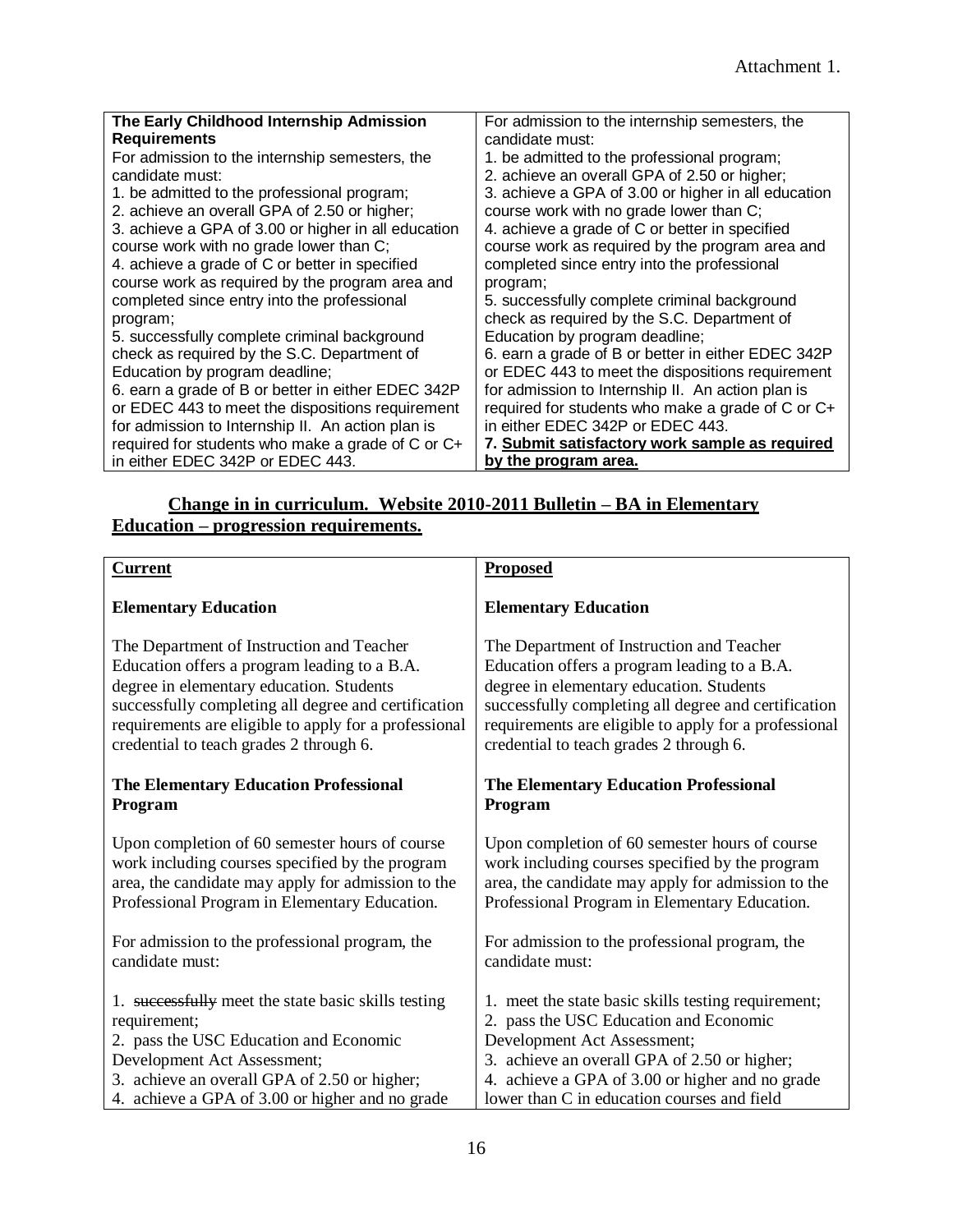| lower than C in education courses and field                                        | experiences;                                             |
|------------------------------------------------------------------------------------|----------------------------------------------------------|
| experiences;                                                                       | 5. earn minimum required grade in specific               |
| 5. earn a grade of C or better in specific course                                  | course work as required by the program area,             |
| work as required by the program area;                                              | including a grade of B or better in EDEL 505 $\&$        |
| 6. comply with criminal background check and                                       | 505P;                                                    |
| health screening requirements;                                                     | 6. provide a written endorsement for admission           |
| 7. provide a written endorsement for admission                                     | from an instructor in education;                         |
| from an instructor in education;                                                   | 7. provide a written endorsement from an educator        |
| 8. provide a written endorsement from an educator                                  | outside the University of South Carolina who has         |
| outside the University of South Carolina who has                                   | worked with the candidate in a practicum setting         |
| worked with the candidate in a practicum setting                                   | attesting to the candidate's professionalism and         |
| attesting to the candidate's professionalism and                                   | character;                                               |
| character;                                                                         | 8. submit an essay addressing the dispositions           |
| 9. submit an essay addressing the dispositions                                     | (stewardship, intellectual spirit, integrity, and        |
| (stewardship, intellectual spirit, integrity, and                                  | justice) of the College of Education Conceptual          |
| justice) of the College of Education Conceptual                                    | Framework.                                               |
| Framework;                                                                         |                                                          |
| 10. submit two work samples with a narrative                                       |                                                          |
| reflection providing evidence of the student's                                     |                                                          |
| knowledge and skills in the following dimensions                                   |                                                          |
| of the College of Education Conceptual                                             |                                                          |
| Framework: human growth and development,                                           |                                                          |
| standards, cultural influences, self-knowledge,                                    |                                                          |
| technology, relationship building, and                                             |                                                          |
| communication (to be completed while enrolled in                                   |                                                          |
|                                                                                    |                                                          |
| EDEL 505).                                                                         |                                                          |
|                                                                                    |                                                          |
| <b>The Elementary Education Internship</b>                                         | The Elementary Education Internship                      |
| <b>Admission Requirements</b>                                                      | <b>Admission Requirements</b>                            |
|                                                                                    |                                                          |
| For admission to the internship semesters, the                                     | For admission to the <b>senior</b> internship semesters, |
| candidate must:                                                                    | the candidate must:                                      |
|                                                                                    |                                                          |
| 1. be admitted to the professional program;                                        | 1. be admitted to the professional program;              |
| 2. achieve an overall GPA of 2.50 or higher;                                       | 2. achieve an overall GPA of 2.50 or higher;             |
| 3. achieve a GPA of 3.00 or higher in all education                                | 3. achieve a GPA of 3.00 or higher in all education      |
| course work;                                                                       | course work;                                             |
| 4. complete EDEL 440, 441, 505, and 505P and                                       | 4. complete <b>EDEL 441 and EDRD 430</b> with            |
| EDRD 430 with grades of B or better;                                               | grades of B or better;                                   |
| 5. achieve a grade of C or better in specific                                      | 5. achieve a grade of C or better in specific course     |
| course work as required by the program area;                                       | work as required by the program area;                    |
| 6. successfully complete the health screening and                                  | 6. successfully complete criminal background             |
| the criminal background check that are required for<br>S.C. Teacher Certification. | check as required by the S.C. Department of              |
|                                                                                    | Education by program deadline.                           |
| In addition to the above, for admission to EDTE                                    | In addition to the above, for admission to EDTE          |
| 590 A, B, and C, a GPA of 3.00 or higher is                                        | 590 A, B, and C, a GPA of 3.00 or higher is              |
| required in EDEL 570 and EDEL 450, 460, 506,                                       | required in EDEL 570, 571, 440, 450, 460, and            |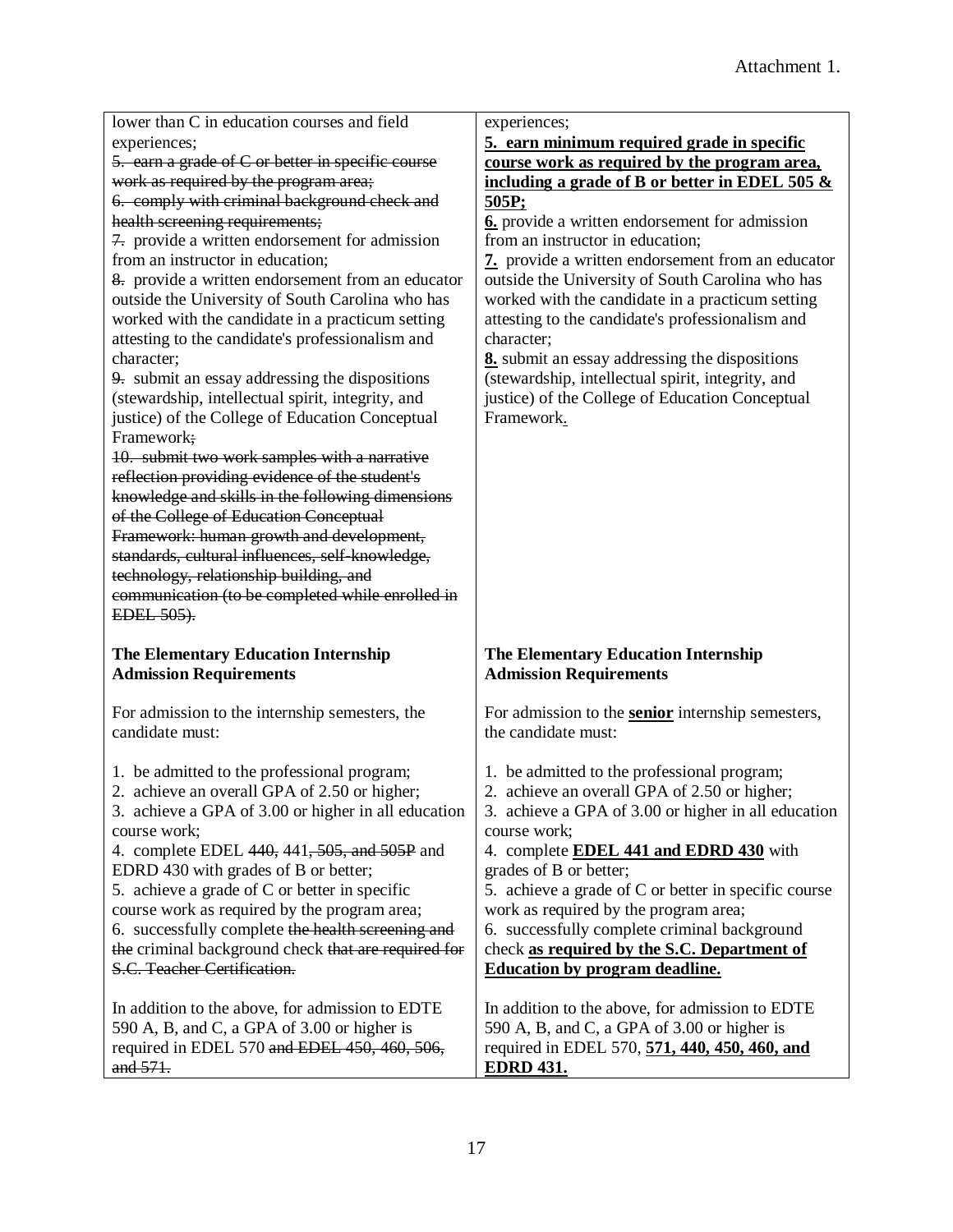## **Change in in curriculum. Website 2010-2011 Bulletin – BA in Elementary Education – degree requirements.**

| <b>Current</b>                                                                                                                                                                                                                                                                                                                                                                     | <b>Proposed</b>                                                                                                                                                                                                                                                                                                                                                     |
|------------------------------------------------------------------------------------------------------------------------------------------------------------------------------------------------------------------------------------------------------------------------------------------------------------------------------------------------------------------------------------|---------------------------------------------------------------------------------------------------------------------------------------------------------------------------------------------------------------------------------------------------------------------------------------------------------------------------------------------------------------------|
| <b>Elementary Education, B.A.</b><br><b>Degree Requirements</b><br>(Total Semester Hours: 127-129)<br>1. General Education (49 Hours)<br>Liberal Arts (33 Hours)                                                                                                                                                                                                                   | <b>Elementary Education, B.A.</b><br>Degree Requirements<br>(Total Semester Hours: 127-129)<br>1. General Education (49 Hours)<br>Liberal Arts (33 Hours $\frac{-\text{grade of } C \text{ or better}}{2}$<br>required in ENGL 101; ENGL 102; 3 out of 4 of<br>the required courses from history, political<br>science, economics, and geography)                   |
| English/Speech (9 Hours)<br>ENGL 101 - Critical Reading and Composition<br>$\Box$ ENGL 102 - Rhetoric and Composition (or<br>higher level)<br>Select one course (3 Hours) from the following:<br>ENGL 282 - Fiction<br>$\Box$ ENGL 283 - Themes in British Writing<br>□ ENGL 284 - Drama<br>$\Box$ ENGL 285 - Themes in American Writing<br>$\Box$ SPCH 140 - Public Communication | English/Speech (9 Hours)<br>□ ENGL 101 - Critical Reading and Composition<br>$\Box$ ENGL 102 - Rhetoric and Composition (or<br>higher level)<br>Select one course (3 Hours) from the following:<br>ENGL 282 - Fiction<br>ENGL 283 - Themes in British Writing<br>□ ENGL 284 - Drama<br>□ ENGL 285 - Themes in American Writing<br>□ SPCH 140 - Public Communication |
| History (3 Hours)<br>□ HIST 111 - United States History to 1865<br>□ HIST 112 - United States History Since 1865<br>□ HIST 409 - The History of South Carolina, 1670-<br>1865<br>□ HIST 410 - History of South Carolina Since 1865                                                                                                                                                 | History (3 Hours)<br>Select one course (3 Hours) from the following:<br>□ HIST 111 - United States History to 1865<br>□ HIST 112 - United States History Since 1865<br>□ HIST 409 - The History of South Carolina, 1670-<br>1865<br>$\Box$ HIST 410 - History of South Carolina Since 1865                                                                          |
| Fine Arts (3 Hours)<br>ARTE 101 - Introduction to Art<br>□ ARTE 360 - Interdisciplinary Relationships in<br>the Arts                                                                                                                                                                                                                                                               | Fine Arts (3 Hours)<br>Select one course (3 Hours) from the following:<br>$\Box$ ARTE 101 - Introduction to Art<br>$\Box$ ARTE 360 - Interdisciplinary Relationships in<br>the Arts                                                                                                                                                                                 |
| $\Box$ MUSC 110 - Introduction to Music<br>$\Box$ MUSC 140 - Jazz and American Popular Music                                                                                                                                                                                                                                                                                       | <b>DANC 101 -Dance Appreciation</b><br>$\Box$ MUSC 110 - Introduction to Music<br>$\Box$ MUSC 140 - Jazz and American Popular Music<br>□ THEA 200 – Understanding and Appreciation<br>of Theatre                                                                                                                                                                    |
| THEA 522 - Creative Drama<br>$\Box$ THEA 526 - Children's Theatre                                                                                                                                                                                                                                                                                                                  | □ THEA 522 - Creative Drama<br>□ THEA 526 - Children's Theatre                                                                                                                                                                                                                                                                                                      |
| Political Science (3 Hours)<br>$\Box$ POLI 101 - Controversies in World Politics<br>D POLI 201 - American National Government                                                                                                                                                                                                                                                      | Political Science (3 Hours)<br>Select one course (3 Hours) from the following:<br><b>D</b> POLI 101 - Controversies in World Politics                                                                                                                                                                                                                               |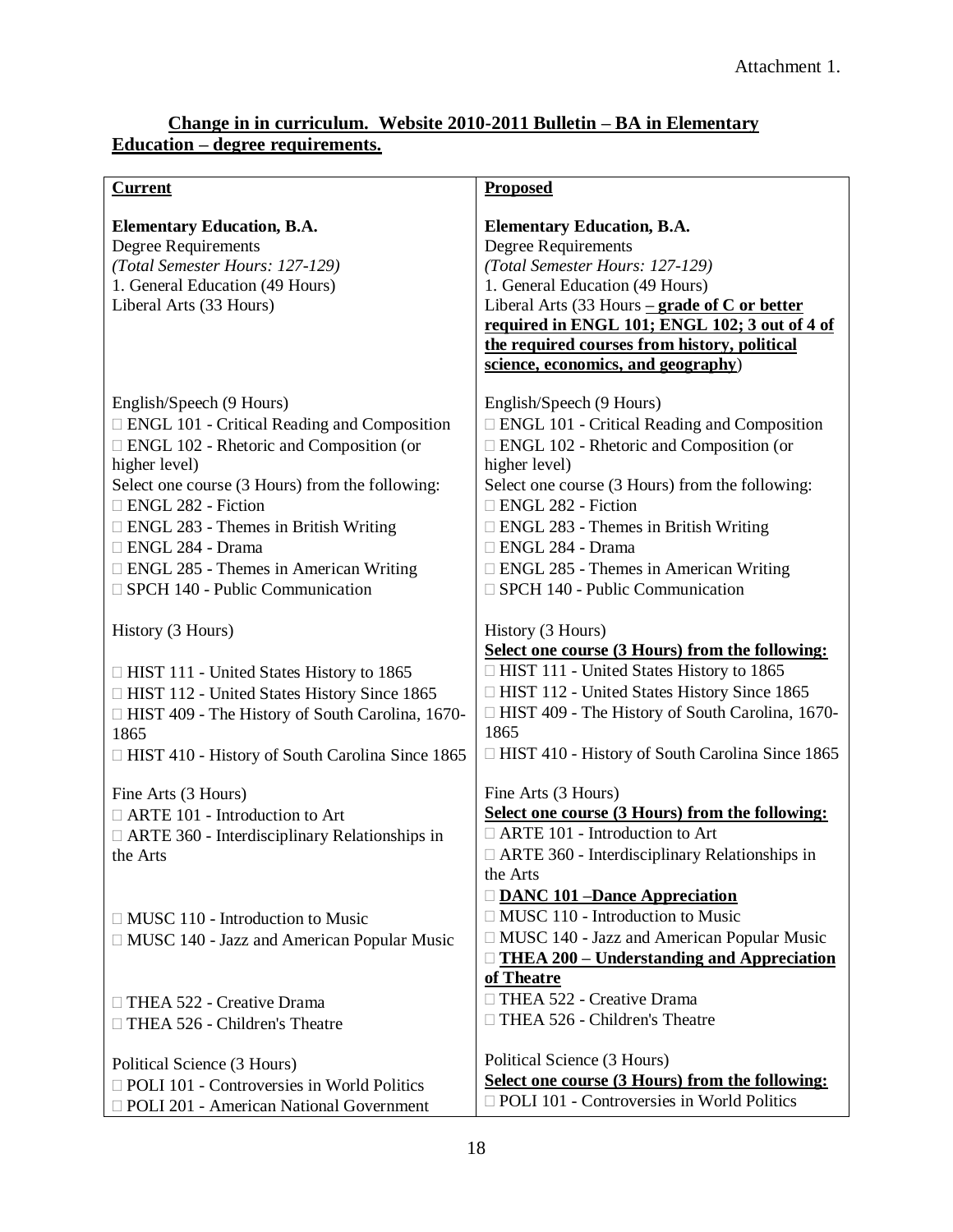| □ Other approved course                                                                              | D POLI 201 - American National Government                                                            |
|------------------------------------------------------------------------------------------------------|------------------------------------------------------------------------------------------------------|
|                                                                                                      | $\Box$ Other approved course                                                                         |
| Economics (3 Hours)                                                                                  | Economics (3 Hours)                                                                                  |
| <b>ECON 221 - Principles of Microeconomics</b>                                                       | Select one course (3 Hours) from the following:                                                      |
| <b>ECON 222 - Principles of Macroeconomics</b>                                                       | □ ECON 221 - Principles of Microeconomics                                                            |
| $\Box$ ECON 224 - Introduction to Economics                                                          | □ ECON 222 - Principles of Macroeconomics                                                            |
|                                                                                                      | □ ECON 224 - Introduction to Economics                                                               |
| Geography (3 Hours)                                                                                  | Geography (3 Hours)                                                                                  |
| GEOG 121 - Lands and People of the World                                                             | Select one course (3 Hours) from the following:                                                      |
| GEOG 210 - Peoples, Places, and Environments                                                         | GEOG 121 - Lands and People of the World                                                             |
| Foreign Languages                                                                                    | □ GEOG 210 - Peoples, Places, and Environments                                                       |
| Students shall demonstrate in one foreign language                                                   | <b>Foreign Languages</b>                                                                             |
| the ability to comprehend the topic and main ideas                                                   | Students shall demonstrate in one foreign language                                                   |
| in written and, with the exception of Latin and                                                      | the ability to comprehend the topic and main ideas                                                   |
| Ancient Greek, spoken texts on familiar subjects.<br>This ability can be demonstrated by achieving a | in written and, with the exception of Latin and                                                      |
| score of 2 or better on a USC foreign language test.                                                 | Ancient Greek, spoken texts on familiar subjects.<br>This ability can be demonstrated by achieving a |
| Those failing to do so must satisfactorily complete                                                  | score of 2 or better on a USC foreign language test.                                                 |
| equivalent study of a foreign language at USC.                                                       | Those failing to do so must satisfactorily complete                                                  |
|                                                                                                      | equivalent study of a foreign language at USC.                                                       |
| Electives (9 Hours)                                                                                  | Electives (9 Hours)                                                                                  |
| Recommended areas include Anthropology,                                                              | Recommended areas include Anthropology,                                                              |
| African American studies, Art, English,                                                              | African American studies, Art, English,                                                              |
| Geography, Sociology, Psychology, Music, Media                                                       | Geography, Sociology, Psychology, Music, Media                                                       |
| Arts, or Theatre and Speech or UNIV 101.                                                             | Arts, or Theatre and Speech or UNIV 101.                                                             |
| <b>Science and Mathematics (16 Hours)</b>                                                            | <b>Science and Mathematics (16 Hours)</b>                                                            |
| $\Box$ MATH 122 - Calculus for Business                                                              | Complete one option from the following:                                                              |
| <b>Administration and Social Sciences</b>                                                            | Option One:                                                                                          |
| $\Box$ STAT 110 or STAT 201                                                                          | $\Box$ MATH 122 - Calculus for Business                                                              |
|                                                                                                      | <b>Administration and Social Sciences</b>                                                            |
|                                                                                                      | $\Box$ STAT 110 or STAT 201                                                                          |
|                                                                                                      | Option Two:                                                                                          |
|                                                                                                      | Two Courses in Statistics (STAT)                                                                     |
| Natural Sciences (10 Hours)                                                                          | Natural Sciences (10 Hours – grade of C or better                                                    |
|                                                                                                      | required in 2 out of 3 of the required courses                                                       |
|                                                                                                      | from Life Sciences, Physical Sciences, and Earth                                                     |
| At least one science course must include a lab.                                                      | Sciences)<br>At least one science course must include a lab.                                         |
| Life Sciences (3-4 Hours)                                                                            | Life Sciences (3-4 Hours)                                                                            |
| 3-4 hours from the following:                                                                        | 3-4 hours from the following:                                                                        |
|                                                                                                      |                                                                                                      |
|                                                                                                      |                                                                                                      |
| □ BIOL 110 - General Biology<br>□ BIOL 120 - Human Biology and BIOL 120L                             | □ BIOL 110 - General Biology<br>□ BIOL 120 - Human Biology and BIOL 120L                             |
| Physical Sciences (3-4 Hours)                                                                        | Physical Sciences (3-4 Hours)                                                                        |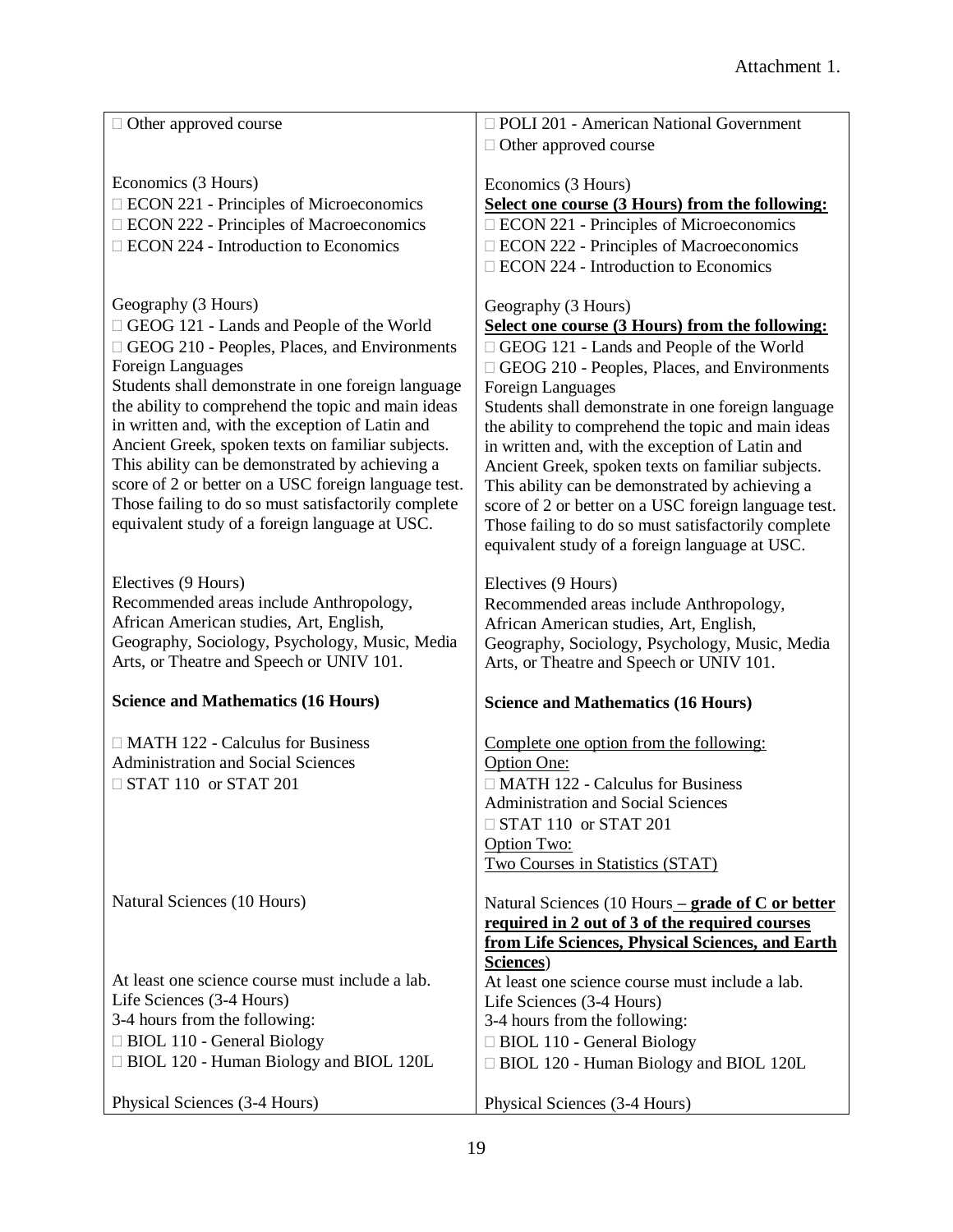| 3-4 hours from the following:                         | 3-4 hours from the following:                         |  |
|-------------------------------------------------------|-------------------------------------------------------|--|
| □ ASTR 111 - Descriptive Astronomy I and ASTR         | □ ASTR 111 - Descriptive Astronomy I and ASTR         |  |
| 111A                                                  | 111A                                                  |  |
| □ CHEM 105 - Chemistry and Modern Society I           | □ CHEM 105 - Chemistry and Modern Society I           |  |
| $\Box$ PHYS 101 - The Physics of How Things Work I    | $\Box$ PHYS 101 - The Physics of How Things Work I    |  |
| and PHYS 101L                                         | and PHYS 101L                                         |  |
|                                                       |                                                       |  |
| Earth Sciences (3-4 Hours)                            | Earth Sciences (3-4 Hours)                            |  |
| 3-4 hours from the following:                         | 3-4 hours from the following:                         |  |
| $\Box$ ENVR 101 - Introduction to the Environment and | $\Box$ ENVR 101 - Introduction to the Environment and |  |
| <b>ENVR 101L</b>                                      | <b>ENVR 101L</b>                                      |  |
| □ ENVR 200 - Natural History of South Carolina        | $\Box$ ENVR 200 - Natural History of South Carolina   |  |
| $\Box$ GEOL 101 - Introduction to the Earth           | $\Box$ GEOL 101 - Introduction to the Earth           |  |
| $\Box$ GEOL 103 - Environment of the Earth            | $\Box$ GEOL 103 - Environment of the Earth            |  |
| GEOL 201 - Observing the Earth                        | GEOL 201 - Observing the Earth                        |  |
| □ MSCI 210 - Oceans and Man and MSCI 210L             | □ MSCI 210 - Oceans and Man and MSCI 210L             |  |
| $\Box$ MSCI 215 - Coastal Environments of the         | $\Box$ MSCI 215 - Coastal Environments of the         |  |
| Southeastern U.S and MSCI 215L                        | Southeastern U.S and MSCI 215L                        |  |
|                                                       |                                                       |  |
| 2. Specialized Content Preparation (18 Hours)         | 2. Specialized Content Preparation (18 Hours-         |  |
| □ SLIS 220 - Using Information Resources or           | grade of C or better required)                        |  |
| equivalent course approved by the advisor.            | $\Box$ SLIS 220 - Using Information Resources or      |  |
| □ MATH 221 - Basic Concepts of Elementary             | equivalent course approved by the advisor.            |  |
| Mathematics I                                         | □ MATH 221 - Basic Concepts of Elementary             |  |
| □ MATH 222 - Basic Concepts of Elementary             | Mathematics I                                         |  |
| Mathematics II                                        | $\Box$ MATH 222 - Basic Concepts of Elementary        |  |
| $\Box$ ENGL 431 or SLIS 325                           | Mathematics II                                        |  |
| $\Box$ PEDU 575 - Physical Education for the          | $\Box$ ENGL 431 or SLIS 325                           |  |
| <b>Classroom Teacher</b>                              | $\Box$ PEDU 575 - Physical Education for the          |  |
| Select one course (3 Hours) from the following:       | <b>Classroom Teacher</b>                              |  |
| □ ARTE 520 - Art for Elementary Schools               | Select one course (3 Hours) from the following:       |  |
| □ ARTE 530 - Art of Children                          | □ ARTE 520 - Art for Elementary Schools               |  |
| □ MUED 454 - Music for Young Children                 | □ ARTE 530 - Art of Children                          |  |
|                                                       | $\Box$ MUED 454 - Music for Young Children            |  |
|                                                       |                                                       |  |
| 3. Education (60 hours)                               | 3. Education (60 hours $-$ grade of B or better       |  |
|                                                       | required in EDEL 505, 505P, 441, and EDRD             |  |
|                                                       | $430$ – grade of C or better required in all other    |  |
|                                                       | <b>Education courses)</b>                             |  |
|                                                       |                                                       |  |
| Education Core (16 Hours)                             | <b>Education Core (15 Hours)</b>                      |  |
| <b>EDTE 201 - Classroom Inquiry with Technology</b>   | □ EDTE 201 - Classroom Inquiry with Technology        |  |
| EDTE 400 - Learning Through Community Service         | <b>EDFN 300 - Schools In Communities</b>              |  |
| <b>EDFN 300 - Schools In Communities</b>              | $\Box$ EDPY 401 - Learners and the Diversity of       |  |
| $\Box$ EDPY 401 - Learners and the Diversity of       | Learning                                              |  |
| Learning                                              | $\Box$ EDPY 401P - Practicum: Learners and the        |  |
| $\Box$ EDPY 401P - Practicum: Learners and the        | Diversity of Learning                                 |  |
| Diversity of Learning                                 | □ EDRM 423 - Introduction to Classroom                |  |
| <b>EDRM 423 - Introduction to Classroom</b>           | Assessment                                            |  |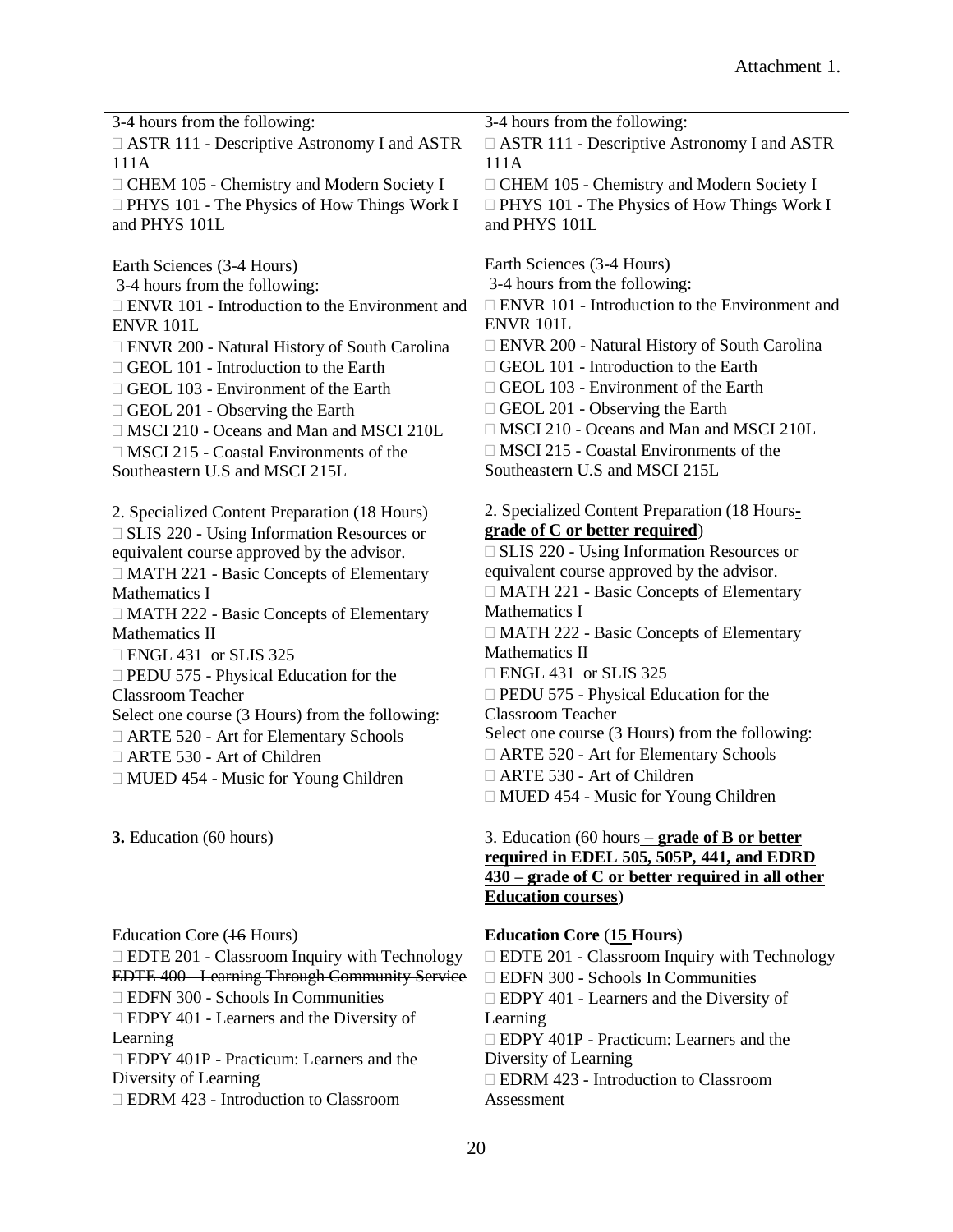| Assessment                                           | $\Box$ EDEX 523 - Introduction to Exceptional        |
|------------------------------------------------------|------------------------------------------------------|
| $\Box$ EDEX 523 - Introduction to Exceptional        | Children                                             |
| Children                                             |                                                      |
|                                                      |                                                      |
| <b>Elementary Core and Clinical Experience (25</b>   | <b>Elementary Core and Clinical Experience (26)</b>  |
| Hours)                                               | Hours)                                               |
| $\Box$ EDRD 430 - Elementary Literacy Instruction    | $\Box$ EDRD 430 - Elementary Literacy Instruction    |
| □ EDRD 431 - Reading Assessment                      | □ EDRD 431 - Reading Assessment                      |
| $\Box$ EDEL 440 - Elementary Mathematics Instruction | $\Box$ EDEL 440 - Elementary Mathematics Instruction |
| □ EDEL 450 - Elementary Science Instruction          | □ EDEL 450 - Elementary Science Instruction          |
| <b>EDEL 460 - Elementary Social Studies</b>          | <b>EDEL 460 - Elementary Social Studies</b>          |
| Instruction                                          | Instruction                                          |
| $\Box$ EDEL 505 - Nature and Management of           | □ EDEL 505 - Nature and Management of                |
| <b>Elementary Classrooms</b>                         | <b>Elementary Classrooms</b>                         |
| □ EDEL 506 - Integrated Curriculum in                | $\Box$ EDEL 506 - Integrated Curriculum in           |
| <b>Elementary Schools</b>                            | <b>Elementary Schools</b>                            |
| □ EDEL 591 - Seminar on Teaching                     | □ EDEL 591 - Seminar on Teaching                     |
|                                                      |                                                      |
| Practicum and Internship Experiences (19 Hours)      | Practicum and Internship Experiences (19 Hours)      |
| <b>EDEL 505P - Inquiry Practicum: The Elementary</b> | $\Box$ EDEL 505P - Inquiry Practicum: The Elementary |
| School                                               | School                                               |
| $\Box$ EDEL 441 - Introductory Elementary Internship | $\Box$ EDEL 441 - Introductory Elementary Internship |
| $\Box$ EDEL 570 - Internship in Environments for     | $\Box$ EDEL 570 - Internship in Environments for     |
| Teaching and Learning                                | Teaching and Learning                                |
| $\Box$ EDEL 571 - Internship in Planning and         | $\Box$ EDEL 571 - Internship in Planning and         |
| Motivation                                           | Motivation                                           |
| $\Box$ EDTE 590A - Internship in Curriculum and      | $\Box$ EDTE 590A - Internship in Curriculum and      |
| Assessment                                           | Assessment                                           |
| $\Box$ EDTE 590B - Internship in Teaching            | $\Box$ EDTE 590B - Internship in Teaching            |
| EDTE 590C - Internship in Professional Roles         | □ EDTE 590C - Internship in Professional Roles       |

#### **Change in credit hours and description**

From: EDRD 430 Elementary Literacy Instruction I. (5) Examination and implementation of the key concepts, content, goals, and strategies in teaching reading and the language arts in the elementary school. To: EDRD 430 Elementary Literacy Instruction I. (6) Examination and implementation of the key concepts, content, goals, and strategies in teaching reading and the language arts in the elementary school. Students will work with elementary children in a school setting to learn literacy concepts and instructional strategies.

# **3. COLLEGE OF ENGINEERING AND COMPUTING**

#### **A. Biomedical Engineering Program**

# **Change in curriculum. Website 2010-2011 Bulletin – Biomedical Engineering**

#### **Program**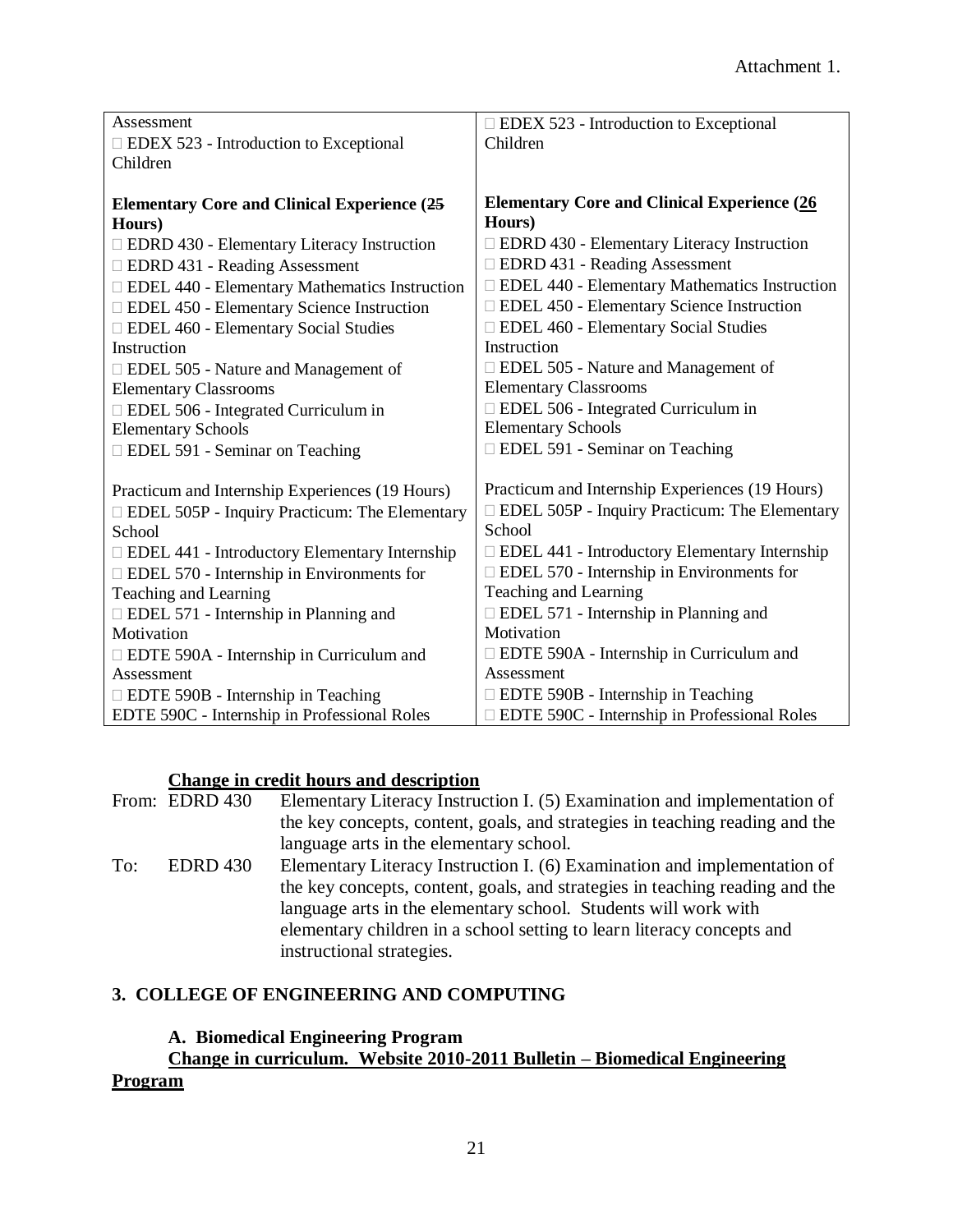#### **Current**

#### **Technical and Biomedical Electives (21 Hours)**

In addition to the required basic science and biomedical engineering courses listed above, students are also required to take 21 credit hours of science and engineering electives, as least 9 of which must be biomedical engineering electives. Or these 9 hours in biomedical engineering electives, at least 3 credits must come from BMEN 499 Independent Research. A listing of acceptable elective courses will be maintained in the department offices.

The technical electives listing may include but is not limited to the following:

- BIOL 530 Histology
- BIOL 541 Principles of **Biochemistry**
- CHEM 550 Principles of **Biochemistry**
- CHEM 541 Physical Chemistry or
- CHEM 542 Physical Chemistry
- ECHE 321 Heat-Flow Analysis
- **ECHE 322 Mass Transfer**
- ECHE 430 Chemical Engineering **Kinetics**
- **ECHE 440 Separation Process** Design
- **ECHE 550 Chemical Process** Dynamics and Control
- ECHE 572 Polymer Processing
- **EMCH 526** Control Theory in Mechanical Engineering
- EMCH 532 Intermediate **Dynamics**
- EMCH 554 Intermediate Heat **Transfer**
- EMCH 560 Intermediate Fluid **Mechanics**
- MATH 544 Linear Algebra

#### **Proposed**

#### **Technical Electives (9 Hours)**

Students must take 9 credit hours of technical electives, which are to be selected from a preapproved list that includes both science and engineering courses. Of these 9 credit hours, at least 3 credit hours must come from courses offered by the College of Engineering and Computing. A listing of acceptable technical electives is shown below. This list is also available in the Biomedical Engineering Advisement Booklet as well as via a link from the Biomedical Engineering website. In addition, this list is maintained in the Biomedical Engineering office.

- BIOL 250 Microbiology BIOL 250L Microbiology Laboratory BIOL 303 Fundamental Genetics BIOL 415 Comparative Vertebrate Anatomy BIOL 460 General Physiology BIOL 460L General Physiology Laboratory BIOL 505 Developmental Biology BIOL 505L Developmental Biology Laboratory BIOL 530 Histology BIOL 541 or CHEM 550 Principles of Biochemistry BIOL 541L or CHEM 550L Principles of Biochemistry Laboratory BIOL 545 or CHEM 556 Biochemistry/Molecular Biology I BIOL 546 or CHEM 556 Biochemistry/Molecular Biology II BIOL 620 Immunology BIOL 635 Neurobiology BIOL 653 Bioinformatics BIOL 655 Biotechnology BIOL 656 Experimental Biotechnology BIOL 665 Human Molecular Genetics BIOL 690 Ultramicroscopy CHEM 321 Analytical Chemistry CHEM 321L Quantitative Analysis Laboratory CHEM 332L Essentials of Organic Chemistry Laboratory
- CHEM 334 Organic Chemistry II CHEM 334L Comprehensive Organic Chemistry
- Laboratory II
- CHEM 340 Elementary Biophysical Chemistry CHEM 340L Elementary Biophysical Chemistry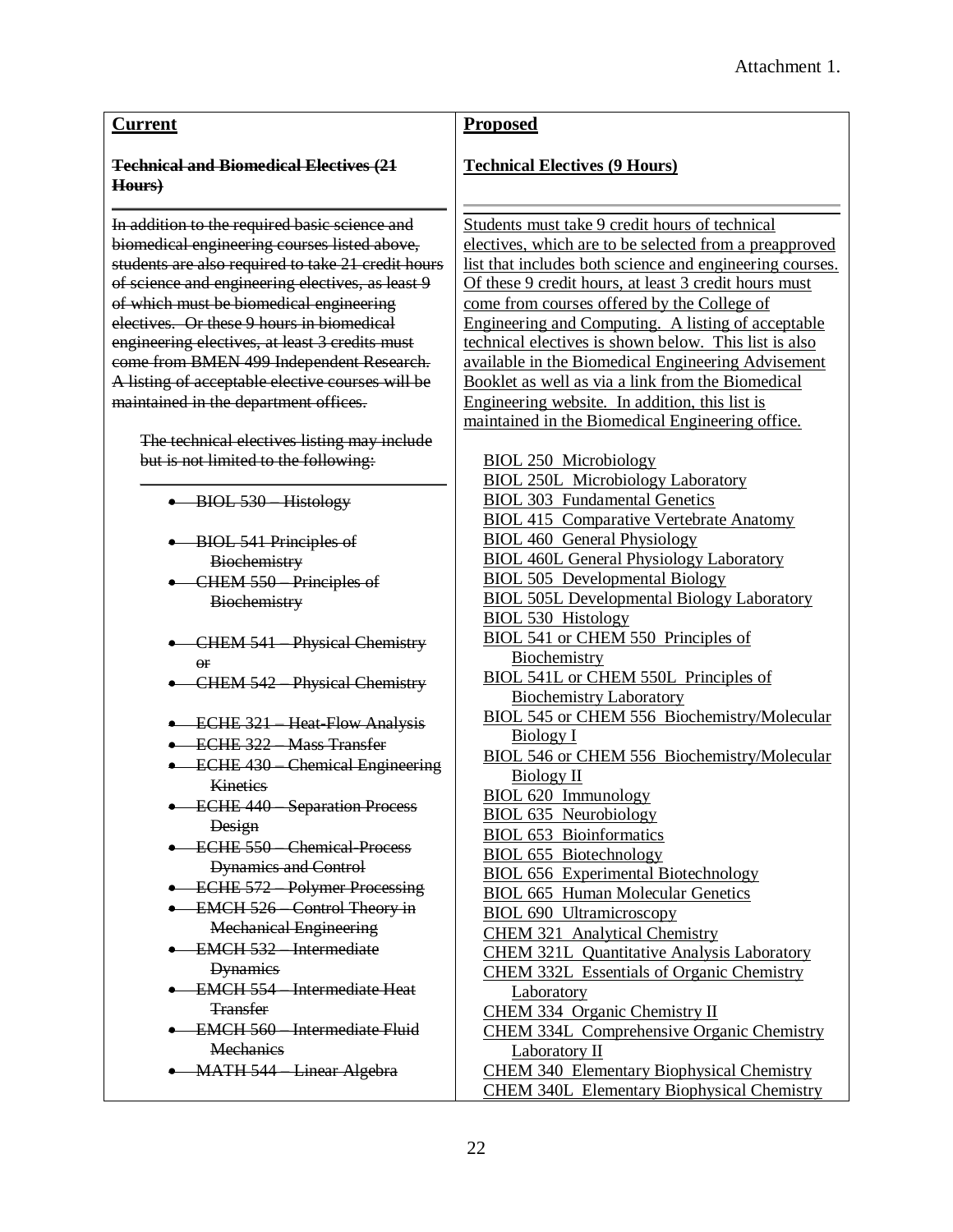The biomedical engineering electives listing ay include but is not limited to the following courses (courses in bold are to be developed):

BMSC 740 – Biological Microscopic Imaging **ECHE 389** Special Topics in Chemical Engineering • EMCH 580 Mechanics of Solid **Biomaterials** EMCH 792 – Cell Mechanics • EXSC 535 Biomechanics of Human Movement • BMEN 499 Independent Research **• PSYC** Cognitive Neuroscience Bioreactor Design and Cell Culture **Technologies** Current Perspectives in Biomedical Industry Design for Biomedical Applications Hydrogels and Their Applications in Biomedical Engineering Immunology for Biomedical **Engineers** Introduction to Drug Delivery Materials Characterization Techniques in Biomedical **Engineering** Mechanics of the Cardiovascular **System** Neurodegenerative DisordersmNeuroscience Principles of Controlled Release Systems for Bioactive Agents Principles of Pathology Tissue Engineering

CHEM 541 Physical Chemistry I CHEM 541L Physical Chemistry Laboratory CHEM 542 Physical Chemistry II CHEM 542L Physical Chemistry Laboratory CHEM 545 Physical Biochemistry EXSC 530 Physiology of Muscular Activity ECHE 300 Chemical Process Principles ECHE 321 Heat Flow Analysis ECHE 322 Mass Transfer ECHE 430 Chemical Engineering Kinetics and Reactor Design ECHE 440 Separations ECHE 550 Chemical Process Dynamics and Control ECHE 572 Polymer Processing EMCH 516 Control Theory in Mechanical Engineering EMCH 532 Intermediate Dynamics EMCH 554 Intermediate Heat Transfer EMCH 560 Intermediate Fluid Mechanics CSCE 206 Scientific Applications Programming CSCE 350 Data Structures and Algorithms CSCE 555 Algorithms in Bioinformatics MATH 520 Ordinary Differential Equations MATH 521 Boundary Value Problems and Partial Differential Equations MATH 524 Nonlinear Optimization MATH 526 Numerical Linear Algebra or MATH 544 Linear Algebra MATH 546 Algebraic Structures I MATH 547 Algebraic Structures II MATH 550 Vector Analysis MATH 552 Applied Complex Variables

#### **Biomedical Engineering Electives (12 Hours)**

Students must take 12 credit hours of Biomedical Engineering electives. Of these 12 credit hours, at most 3 credit hours may come from BMEN 499 Independent Research. A listing of acceptable Biomedical Engineering electives is shown below. This list is also available in the Biomedical Engineering Advisement Booklet as well as via a link from the Biomedical Engineering website. In addition, this list is maintained in the Biomedical Engineering office.

BMEN 342 Infectious Disease and Immunology for Biomedical Engineers BMEN 389 Special Topics in Biomedical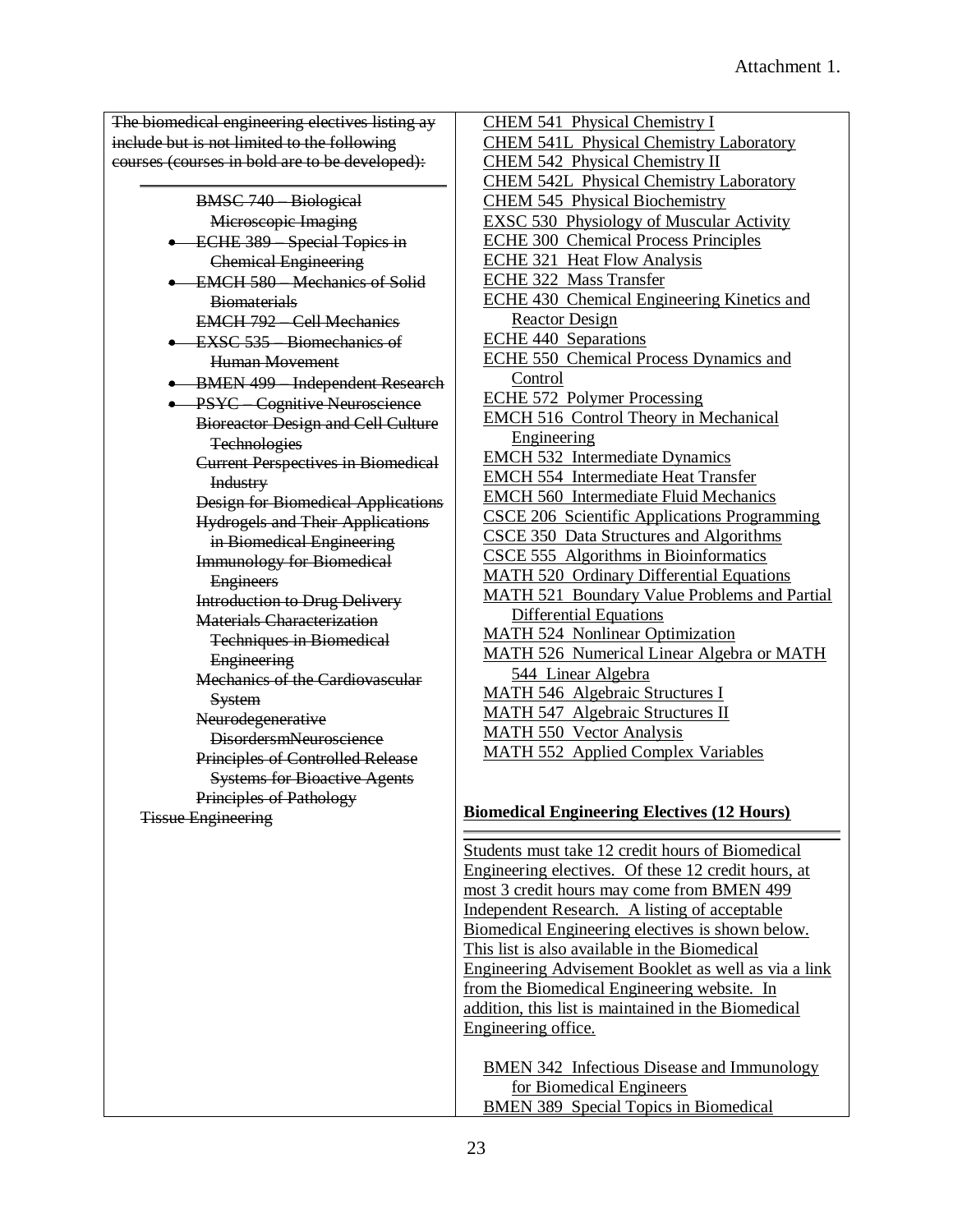| <b>Engineering for Undergraduates</b>           |
|-------------------------------------------------|
| May be repeated as course topic varies          |
| <b>BMEN 392 Fundamentals of Biochemical</b>     |
| Engineering                                     |
| <b>BMEN 499 Independent Research</b>            |
| <b>BMEN 546 Delivery of Bioactive Agents</b>    |
| <b>BMEN 572 Tissue Engineering</b>              |
| <b>BMEN 589 Special Topics in Biomedical</b>    |
| Engineering                                     |
| May be repeated as course topic varies          |
| Courses topics offered include:                 |
| BMEN 589A Introduction to                       |
| Cardiovascular Engineering                      |
| BMEN 589W Microfluidics and Lab-on-             |
| a-chip                                          |
| <b>BMEN 589Y Bio Nano/Micro Electro-</b>        |
| <b>Mechanical Systems</b>                       |
| (BioNEMS/MEMS)                                  |
| <b>EMCH 580 Mechanics of Solid Biomaterials</b> |
| <b>EXSC 535 Biomechanics of Human Movement</b>  |
| PSYC 507 Cognitive Neuroscience                 |
|                                                 |

# **New courses**

- Infectious Disease  $& \text{Immunology}$  for Biomedical Engineers. (3) Qualitative and quantitative aspects of infectious diseases; principles of diagnosis and control. Elements of human immunological response and immune disorders; influence on biomedical engineering of explants and implants. (Prereq: BIOL 101)
- BMEN 392 Fundamentals of Biochemical Engineering. (3) Biological systems are used in chemical industries for a wide variety of applications, including the formation of important products (e.g. pharmaceuticals), sensor technology, degradation, and waste water treatment. This class will provide an overview of materials needed to investigate and model biosystems. (Prereq: CHEM 333)
- BMEN 546 Delivery of Bioactive Agents. (3) Routes of administration; mechanisms of drug absorption and biological barriers; pharmacokinetic modeling of drug distribution; drug excretion and biotransformation; design and evaluation of controlled release systems, targeted release systems, and responsive release systems. (Prereq: MATH 142, BIOL 302, CHEM 333, upper division standing)
- BMEN 572 Tissue Engineering. (3) Molecular basis of bioregenerative engineering; biomaterial design; biocompatibility assessment; cell isolation and characterization; rapid prototyping, scaffold fabrication, and biofabrication; protein and gene delivery; bioreactor design; transport in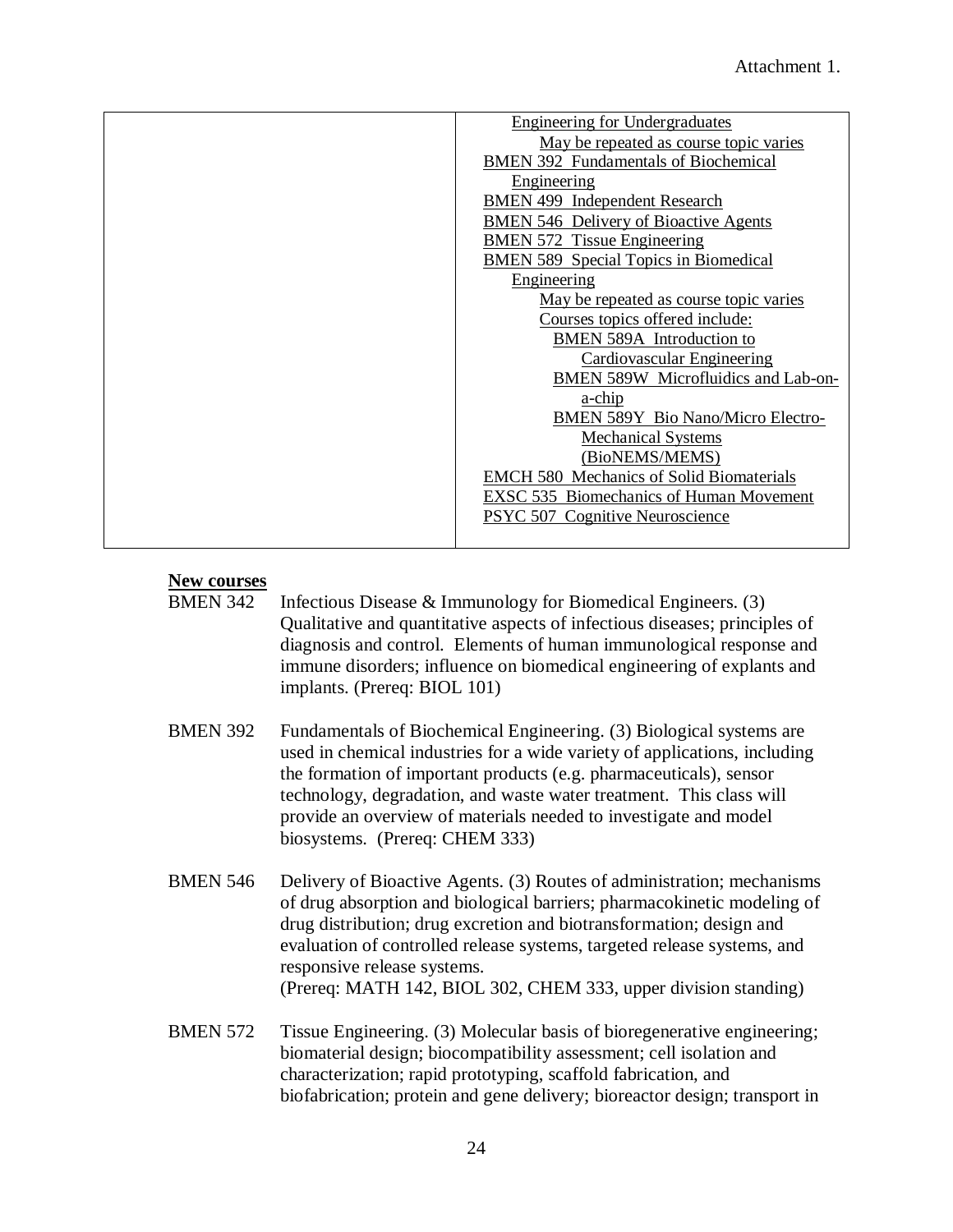biological tissues; applications of tissue engineering in regenerative medicine. (Prereq: upper division standing)

# **B. Department of Mechanical Engineering**

## **Change in description**

- From: EMCH 516 Control Theory in Mechanical Engineering. (3) An introduction to closedloop control systems; development of concepts, including transfer function, feedback, frequency response, and system stability by examples taken from mechanical engineering practice; control system design methods.
- To: EMCH 516 Control Theory in Mechanical Engineering. (3) An introduction to closedloop control systems; development of concepts, including transfer function, feedback, frequency response, and system stability by examples taken from mechanical engineering practice; control system design methods. Also an introduction to programmable logic controllers (PLCs).

# **4. COLLEGE OF HOSPITALITY, RETAIL, AND SPORT MANAGEMENT**

### **A. Hotel, Restaurant, and Tourism**

### **New course**

- HRTM 428 Sustainable Foodservice Systems. (3) Factors affecting the food supply in the United States and world. The class will explore the economic, political, legal, and societal forces affecting the distribution system of our food supply. (Prereq: HRTM 228) **Effective: Spring 2012**
- HRTM 470 Current Issues in Nutrition. (3) Basic nutrition concepts as a foundation to address nutrition, health trends, concerns, and current nutritional issues in the modern world. (Prereq: HRTM 340) **Effective: Spring 2012**
- HRTM 575 Advanced Topics in Wine. (3) A viticultural and enological study of wine and wine regions around the world; from the vineyard to the table including grape varietals, wine regions and wine service. (Prereq: HRTM 475 or permission of instructor) **Effective: Spring 2012 Restriction: students must be 21 years old**

# **Change in course number, cross-listing, prerequisite and addition of Distance Education Delivery to existing course**

|     |                | (Prereq: ITEC 264 or equivalent)<br><b>Effective: Spring 2012</b> |
|-----|----------------|-------------------------------------------------------------------|
| To: | HRTM 584       | Tourism Information Technology Issues. [=ITEC 584] (3)            |
|     | From: HRTM 484 | Tourism Information Technology Issues. (3) (Prereq: TSTM 264)     |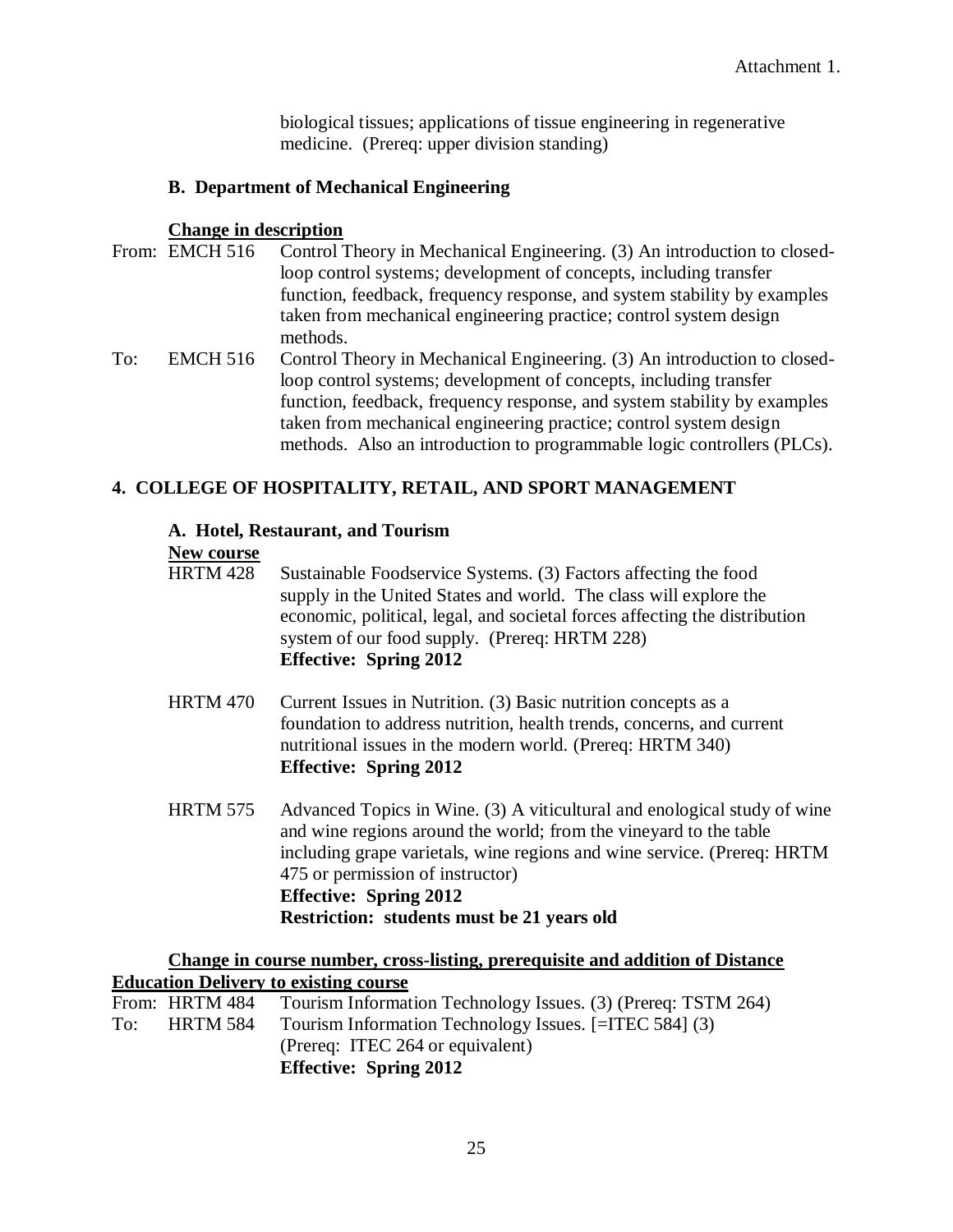# **B. Department of Retailing Change in title**

|     | From: RETL 115  | Fashion Through the Ages. (3)                        |
|-----|-----------------|------------------------------------------------------|
| To: | <b>RETL 115</b> | Fashion Through the Ages: 3000 B.C. to 1800 A.D. (3) |

### **C. Integrated Information Technology Program**

# **Change in title, cross-listing, description and addition of Distance Education**

# **Delivery to existing course**

|     | From: ITEC 584  | Hospitality and Tourism Technology. (3) Addresses information           |
|-----|-----------------|-------------------------------------------------------------------------|
|     |                 | technology systems impacting hospitality and tourism industries. Topics |
|     |                 | include electronic markets, reservation systems, knowledge networks,    |
|     |                 | property management, employee tacking systems, and advanced e-tourism   |
|     |                 | systems including mobile smart technologies.                            |
|     |                 | (Prereq: ITEC 264 or equivalent)                                        |
| To: | <b>ITEC 584</b> | Tourism Information Technology Issues. [=HRTM 584] (3) Information      |
|     |                 | technologies such as e-commerce, e-marketing, and e-research are        |
|     |                 | examined, critiqued, and applied within a tourism context.              |
|     |                 | (Prereq: ITEC 264 or equivalent)                                        |
|     |                 | <b>Effective: Spring 2012</b>                                           |

# **5. SCHOOL OF MUSIC**

### **New courses**

| MUSC 571 | Digital Audio Technology. (3) A study of the theory and practice of digital |
|----------|-----------------------------------------------------------------------------|
|          | audio technology including analog to digital conversion, digital storage,   |
|          | error correction, transmission, basic digital signal processing, and        |
|          | synchronization. (Prereq: MUSC 365, permission of instructor)               |

MUSC 572 Advanced Audio Topics. (3) A study of the theory and practice of audio topics such as digital signal processing, psychoacoustics, data compression, sound reinforcement systems, wireless transmission, large scale system integration, and emerging technologies. (Prereq: MUSC 571, permission of instructor)

# **6. COLLEGE OF NURSING**

#### **Change in title, prerequisite and addition of Distance Education Delivery to existing**

| <u>course</u> |                 |                                                                       |
|---------------|-----------------|-----------------------------------------------------------------------|
|               | From: NURS 201  | Introduction to Human Genetics for Healthcare Professionals. (3)      |
|               |                 | (Prereq: admission into upper-division nursing)                       |
| To:           | <b>NURS 201</b> | Introduction to Human Genetics: A Clinical Approach and Emphasis. (3) |
|               |                 |                                                                       |

#### **Change in prerequisite**

|     | From: NURS 216  | Biophysical Pathology. (3) (Prereq: CHEM 102, NURS 220, and BIOL |
|-----|-----------------|------------------------------------------------------------------|
|     |                 | 243 or EXSC 223)                                                 |
| To: | <b>NURS 216</b> | Biophysical Pathology. (3) (Prereq: CHEM 102, NURS 220, and BIOL |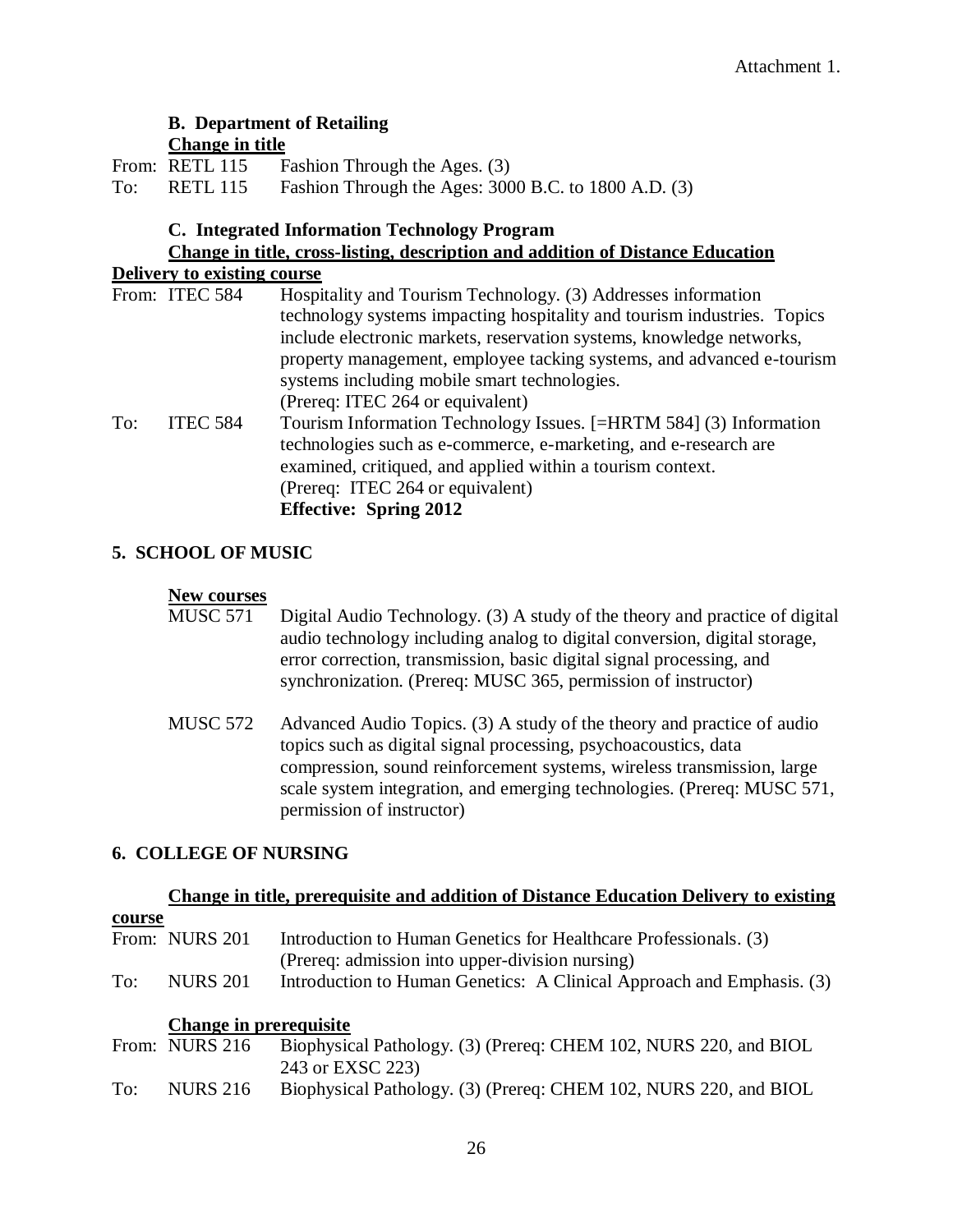## 244 or EXSC 224)

**Addition of Distance Education Delivery to existing course** NURS 541 Issues in Women's Health. [=WGST 541] (3)

# **7. ARNOLD SCHOOL OF PUBLIC HEALTH**

# **A. Department of Environmental Health Sciences**

#### **New courses**

- ENHS 555 Conservation and Health in Marine Systems. [=MSCI 555] (3) Introduces the field of conservation and explores the intersection between conservation and environmental health with a particular focus on coastal and marine case studies.
- ENHS 592 Advanced Special Topics in Environmental Health. (1-3) Emerging issues and topics concerning environmental health. May be repeated as content varies by suffix and title up to a total of 9 credit hours.

# **B. Department of Exercise Science**

# **New courses**

- EXSC 541 Physiological Basis for Strength and Conditioning. (3) Investigation on the physiological basis for strength and conditioning. Principles of strength and conditioning through lecture based learning, demonstrations, and through laboratory activities. (Prereq: EXSC 530 with a grade of C or better; or consent of instructor)
- EXSC 669 Skeletal Muscle Physiology: Form and Function. (3) Skeletal muscle physiology and exercise through select laboratory experiences and discussion of related research literature. (Prereq: Students must pass EXSC 530 and 530L with a grade of C or better) **Grading System: Standard and Not Auditable**
- EXSC 695 Writing and Presenting in Research. (3) The research process in Exercise Science through participation, presentation, and discussion of current research. (Prereq: EXSC 224)

# **8. SYSTEM AFFAIRS AND EXTENDED UNIVERSITY**

#### **Palmetto Programs**

**Addition of Distance Education Delivery to existing courses**

ANTH 209 Introduction to Folklore. (3) ENGL 412 Victorian Literature. (3) ENGL 422 American Literature 1860-1910. (3) PSYC 430 Survey of Social Psychology. (3) SOCY 312 Bureaucracy and Modern Society. (3) SOCY 340 Social Problems. (3)